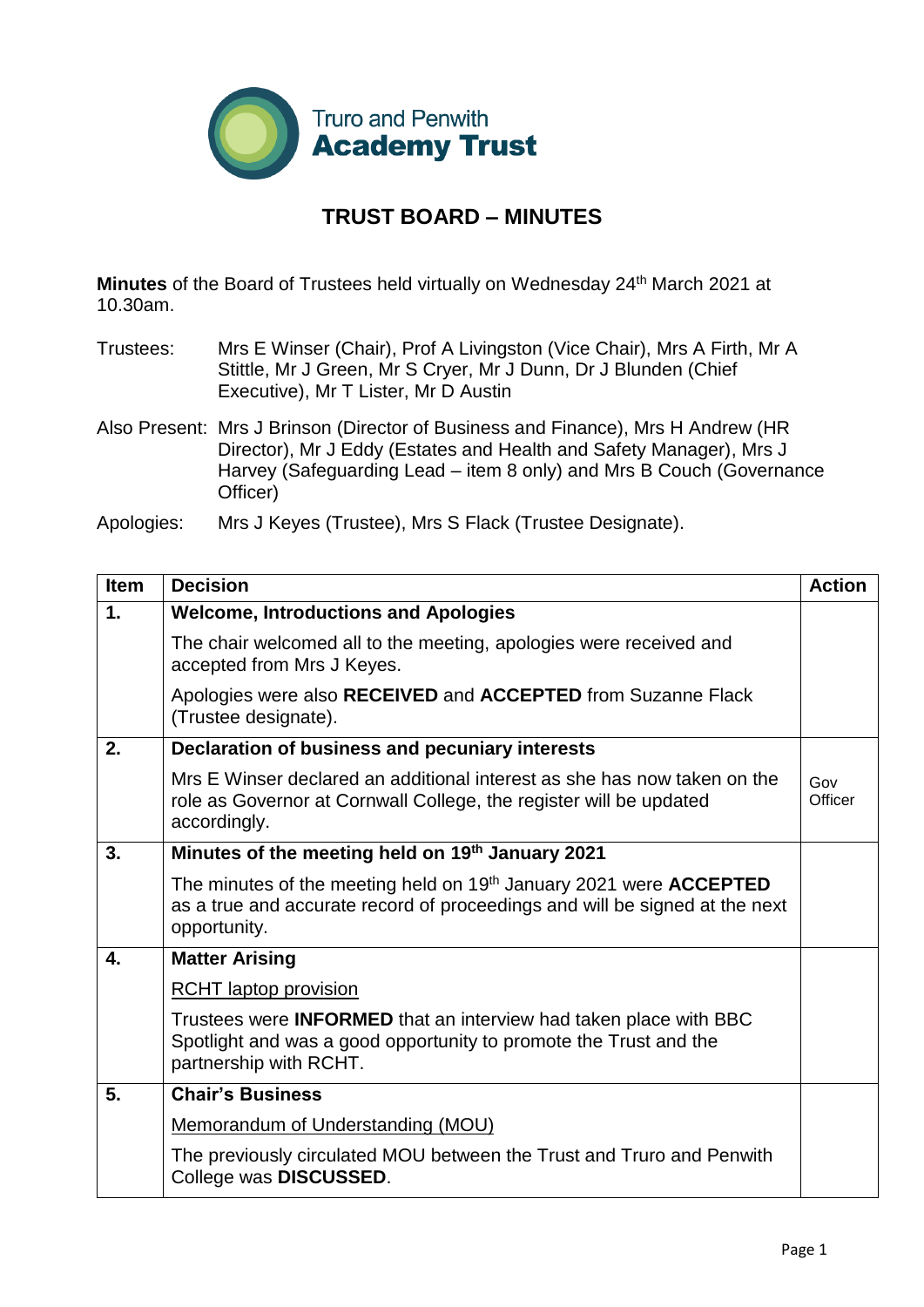|    | Trustees were delighted with the progress made with the relationship<br>between the two organisations and were pleased to see the MOU will be<br>reviewed regularly (every two years).                                                                                                                                                                                                        |  |
|----|-----------------------------------------------------------------------------------------------------------------------------------------------------------------------------------------------------------------------------------------------------------------------------------------------------------------------------------------------------------------------------------------------|--|
|    | Trustees APPROVED the MOU.                                                                                                                                                                                                                                                                                                                                                                    |  |
| 6. | <b>Chief Executive's Report</b>                                                                                                                                                                                                                                                                                                                                                               |  |
|    | Trustees DISCUSSED the previously circulated report with the following<br>highlights:                                                                                                                                                                                                                                                                                                         |  |
|    | Covid update                                                                                                                                                                                                                                                                                                                                                                                  |  |
|    | All schools have returned to being fully open – this has overall been a<br>seamless process and the Recovery Working party have been kept fully<br>informed throughout this period of time. Headteacher support and<br>wellbeing monitoring is ongoing.                                                                                                                                       |  |
|    | One school within the Trust (Lanivet) has had to close for a deep clean,<br>following a number of positive cases. The advice from PHE has been<br>inconsistent, the Trust has taking a precautionary approach where<br>necessary.                                                                                                                                                             |  |
|    | <b>School Improvement</b>                                                                                                                                                                                                                                                                                                                                                                     |  |
|    | One school (Liskeard Hillfort) has received a virtual Ofsted inspection, this<br>was a positive experience overall but added pressure on a school trying to<br>improve at this difficult time.                                                                                                                                                                                                |  |
|    | A review of the Trust's school improvement strategy is underway, one of<br>the identified aspects has been the need for greater support for a breadth<br>of curriculum specialisms in order to ensure teachers have the appropriate<br>professional knowledge and skills to teach the curriculum. Further<br>information will be reported to Trustees on this work during the summer<br>term. |  |
|    | Trustees were <b>INFORMED</b> that Claire Fortey, Director of Education will be<br>leaving the Trust at the end of the Academic Year. An external recruitment<br>process will be undertaken.                                                                                                                                                                                                  |  |
|    | Trewirgie Infant School - Due Diligence                                                                                                                                                                                                                                                                                                                                                       |  |
|    | A thorough due diligence process has been undertaken, the report from<br>this was shared with Trustees in advance of the meeting.                                                                                                                                                                                                                                                             |  |
|    | Trustees were <b>INFORMED</b> that the vision and ethos of the school is a good<br>fit with the Trust.                                                                                                                                                                                                                                                                                        |  |
|    | Trustees <b>NOTED</b> the need for the school to align their expenditure with<br>income – work with the TPAT finance team is already underway to support<br>with this. Increasing pupil numbers would help the budget, Trustees<br><b>DISCUSSED</b> the local demographic and the need to enhance the<br>reputation of the school.                                                            |  |
|    | Trustees <b>DISCUSSED</b> aspects of the report including the curriculum,<br>performance and potential HR issues.                                                                                                                                                                                                                                                                             |  |
|    | Based on the due diligence report compiled, Trustees APPROVED the<br>transition of Trewirgie Infant School into TPAT during the Summer Term<br>2021.                                                                                                                                                                                                                                          |  |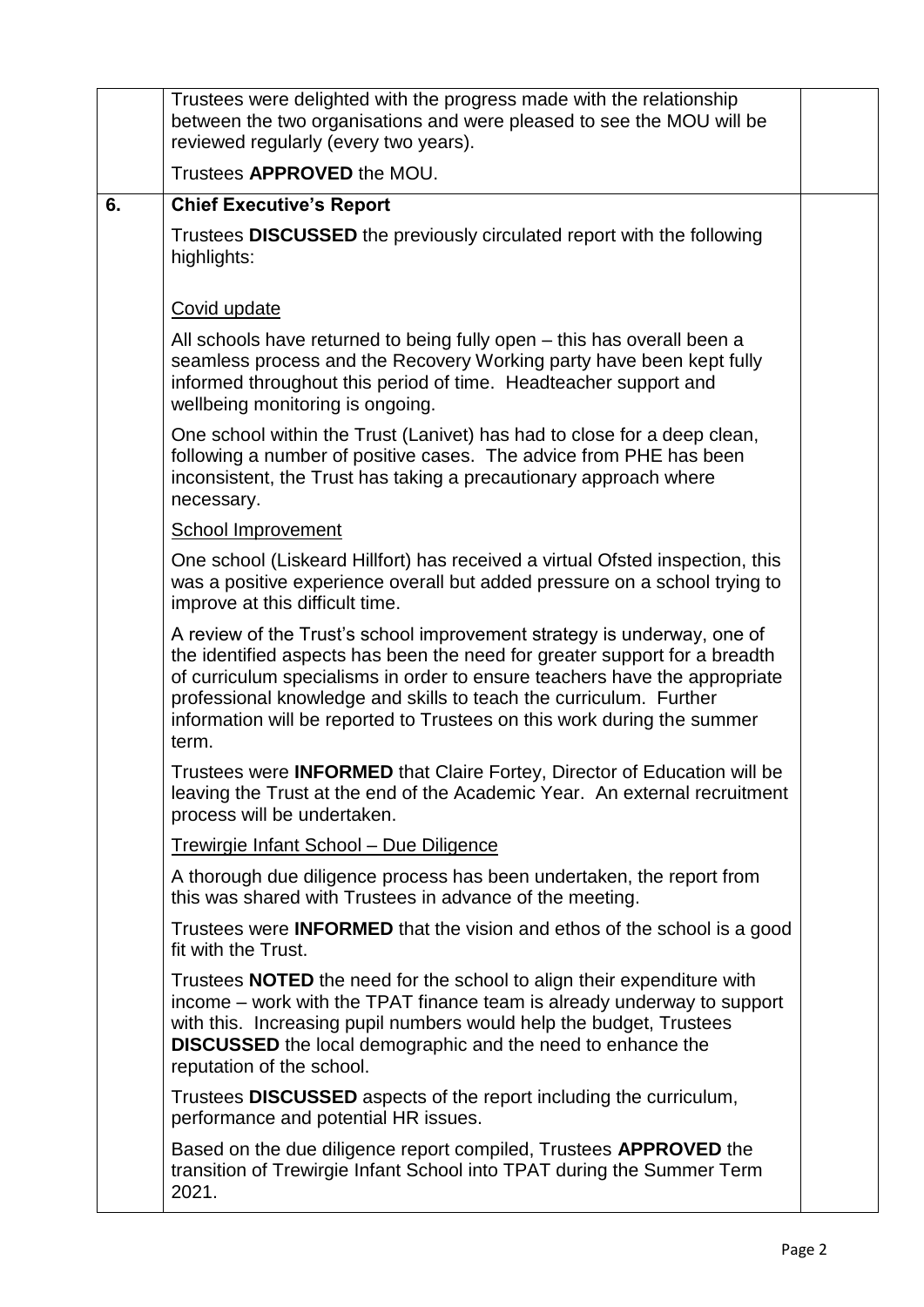|    | Trustees COMMENTED that they are pleased and impressed with the<br>comprehensive due diligence process and report.                                                                                                                                                                                                                                                                                                                             |  |
|----|------------------------------------------------------------------------------------------------------------------------------------------------------------------------------------------------------------------------------------------------------------------------------------------------------------------------------------------------------------------------------------------------------------------------------------------------|--|
|    | <b>Free School</b>                                                                                                                                                                                                                                                                                                                                                                                                                             |  |
|    | An initial meeting for the free school has taken place and an additional<br>application for the ARB has been needed, this is likely to be an officer<br>approval process. The initial meeting focussed on the detail of the process<br>needed, there was no clarification around timeline, location of the new<br>school or the funds available. It is expected that after Easter there will be<br>some further details around possible sites. |  |
|    | The Trust will receive the £30k grant once the MOU and conditions have<br>been met - once the land is bought and the site is approved, the £300k<br>grant can be accessed – this will be used to pay for the headteacher and<br>other set up costs.                                                                                                                                                                                            |  |
|    | Trustees will be kept informed with progress.                                                                                                                                                                                                                                                                                                                                                                                                  |  |
|    | <b>Bodriggy Headship</b>                                                                                                                                                                                                                                                                                                                                                                                                                       |  |
|    | The Bodriggy headship is currently being advertised, there has been<br>significant interest from both in county and out of county applicants. The<br>interviews are taking place before the end of April with an anticipated start<br>date of September 2021.                                                                                                                                                                                  |  |
| 7. | Digital Transformation: funding a lead for the strategy                                                                                                                                                                                                                                                                                                                                                                                        |  |
|    | Trustees <b>DISCUSSED</b> the previously circulated paper which was an<br>outcome of the Trustee away day at the beginning of March.                                                                                                                                                                                                                                                                                                           |  |
|    | Trustees were <b>INFORMED</b> that the lead recommended in the paper would<br>work alongside the current IT and Technical Services Team to provide an<br>educational input into the strategy $-$ an individual within the Trust will be<br>sought to ensure they have experience of using the current IT provision<br>available.                                                                                                               |  |
|    | Trustees were <b>INFORMED</b> that donation funds received over the last<br>couple of years will be used to fund this.                                                                                                                                                                                                                                                                                                                         |  |
|    | After DISCUSSION, Trustees APPROVED the appointment of a fixed-term<br>Digital Transformation Lead from a school leadership role in order to lead<br>the development and implementation of the digital transformation strategy<br>for the Trust.                                                                                                                                                                                               |  |
| 8. | <b>Regular Updates</b>                                                                                                                                                                                                                                                                                                                                                                                                                         |  |
|    | 8.1 Health, Safety and Estates Update                                                                                                                                                                                                                                                                                                                                                                                                          |  |
|    | Trustee's <b>NOTED</b> the content of the health, safety and estates update<br>paper and thanked the team for all their hard work over the last 12 months.                                                                                                                                                                                                                                                                                     |  |
|    | Trustees were <b>INFORMED</b> that St Ives School will need to close during the<br>G7 summit and will revert to remote learning during this period of time -<br>this is due to security of the school site as it backs onto the hotel where the<br>summit is taking place.                                                                                                                                                                     |  |
|    |                                                                                                                                                                                                                                                                                                                                                                                                                                                |  |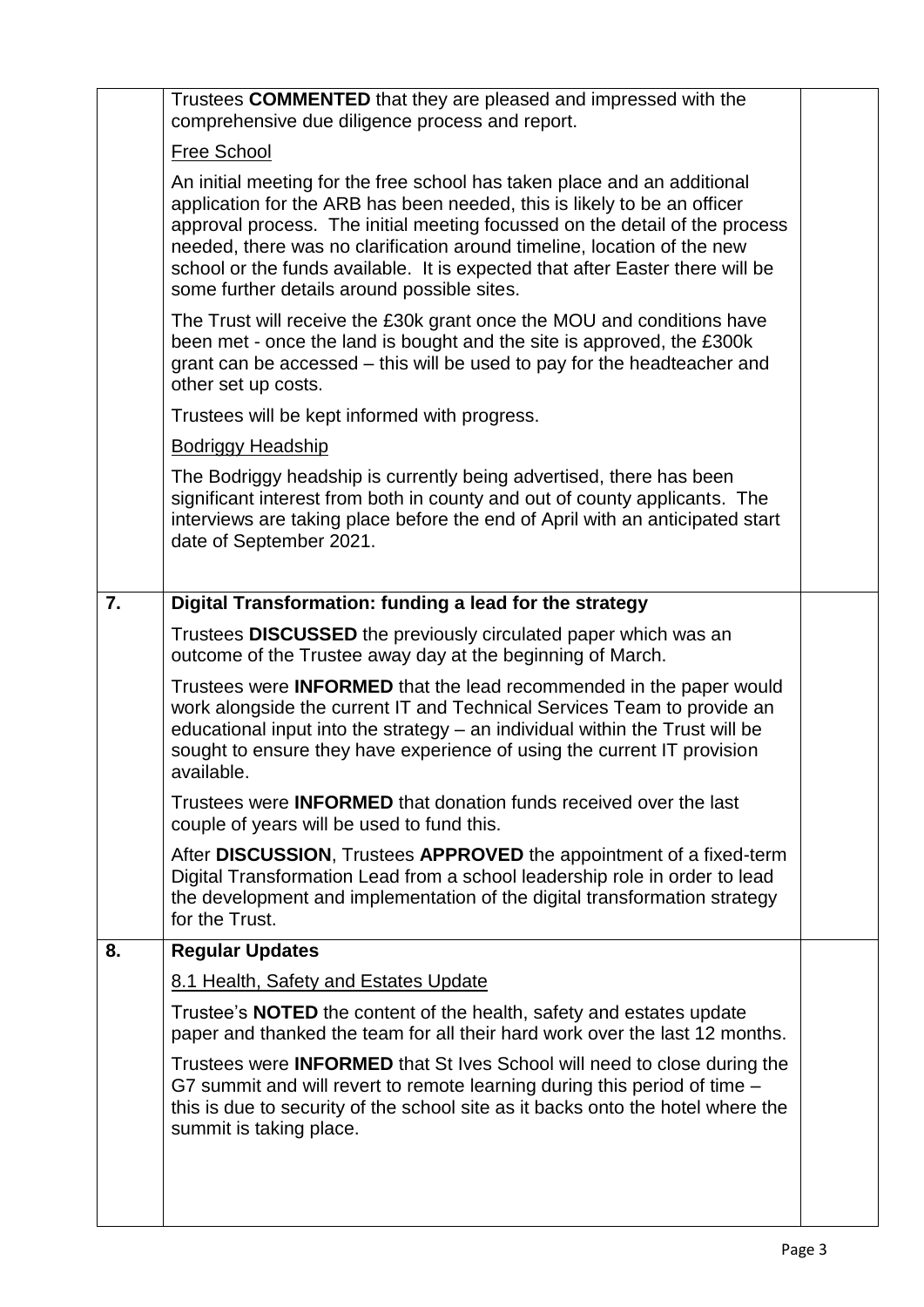|     | 8.2 Safeguarding and vulnerable children update                                                                                                                                                                                                                              |                |
|-----|------------------------------------------------------------------------------------------------------------------------------------------------------------------------------------------------------------------------------------------------------------------------------|----------------|
|     | Trustees were provided with an <b>UPDATE</b> with regards to safeguarding.                                                                                                                                                                                                   |                |
|     | Cornwall has a new LADO, the Trust safeguarding lead will be looking to<br>meet with them to ensure good working relationships going forward.                                                                                                                                |                |
|     | A virtual meeting of DSL's has taken place, this allows an opportunity to<br>share practice and ensure there is a good picture of our schools across the<br>Trust.                                                                                                           |                |
|     | An audit of school websites has taken place, with regards to safeguarding<br>content – all schools within the Trust are now compliant.                                                                                                                                       |                |
|     | The safeguarding policy has been updated and circulated to schools.                                                                                                                                                                                                          |                |
|     | Trustees ASKED whether schools will be ready for the updated KCSIE and<br>were <b>INFORMED</b> that there is a work plan surrounding role changes and<br>this will be rolled out in the Summer term. The KCSIE consultation has not<br>yet been published by the government. |                |
|     | Trustees were <b>INFORMED</b> that section 175 compliance will be reported to<br>the next board meeting.                                                                                                                                                                     | Gov<br>Officer |
| 9.  | <b>Report from Search and Governance Committee</b>                                                                                                                                                                                                                           |                |
|     | The Search and Governance committee reported that they have met with<br>Mr Andy Venter – an outline of his experience as a digital transformation<br>specialist was shared.                                                                                                  |                |
|     | It was RECOMMENDED by the Search and Governance Committee that<br>Mr Andy Venter be appointed as a co-opted Trustee. Trustees AGREED<br>to this appointment.                                                                                                                 |                |
|     | The board were updated with the following:                                                                                                                                                                                                                                   |                |
|     | Andy Stittle is retiring and will be looking to stand down from the end of the<br>Academic Year.                                                                                                                                                                             |                |
|     | Alan Livingston will be looking to stand down as vice chair in March 2022.                                                                                                                                                                                                   |                |
|     | Ellen Winser will be looking to stand down from the board in September<br>2022.                                                                                                                                                                                              |                |
|     | The Search and Governance committee will meet to start succession<br>planning for these roles.                                                                                                                                                                               | Gov<br>Officer |
| 10. | <b>Report from Recovery Working Party</b>                                                                                                                                                                                                                                    |                |
|     | The working party have been meeting on a regular basis to respond to<br>political and pandemic changes. No decisions are made at the working<br>party and it's been a useful way of keeping Trustees informed.                                                               |                |
|     | The working party will now step down to see how the reopening roadmap<br>progresses.                                                                                                                                                                                         |                |
| 11. | Wellbeing                                                                                                                                                                                                                                                                    |                |
|     | Trustees <b>DISCUSSED</b> the previously circulated staff wellbeing strategy<br>and were <b>INFORMED</b> that as a Trust the focus on wellbeing has been a<br>strength and there is now the need to demonstrate and reinforce this.                                          |                |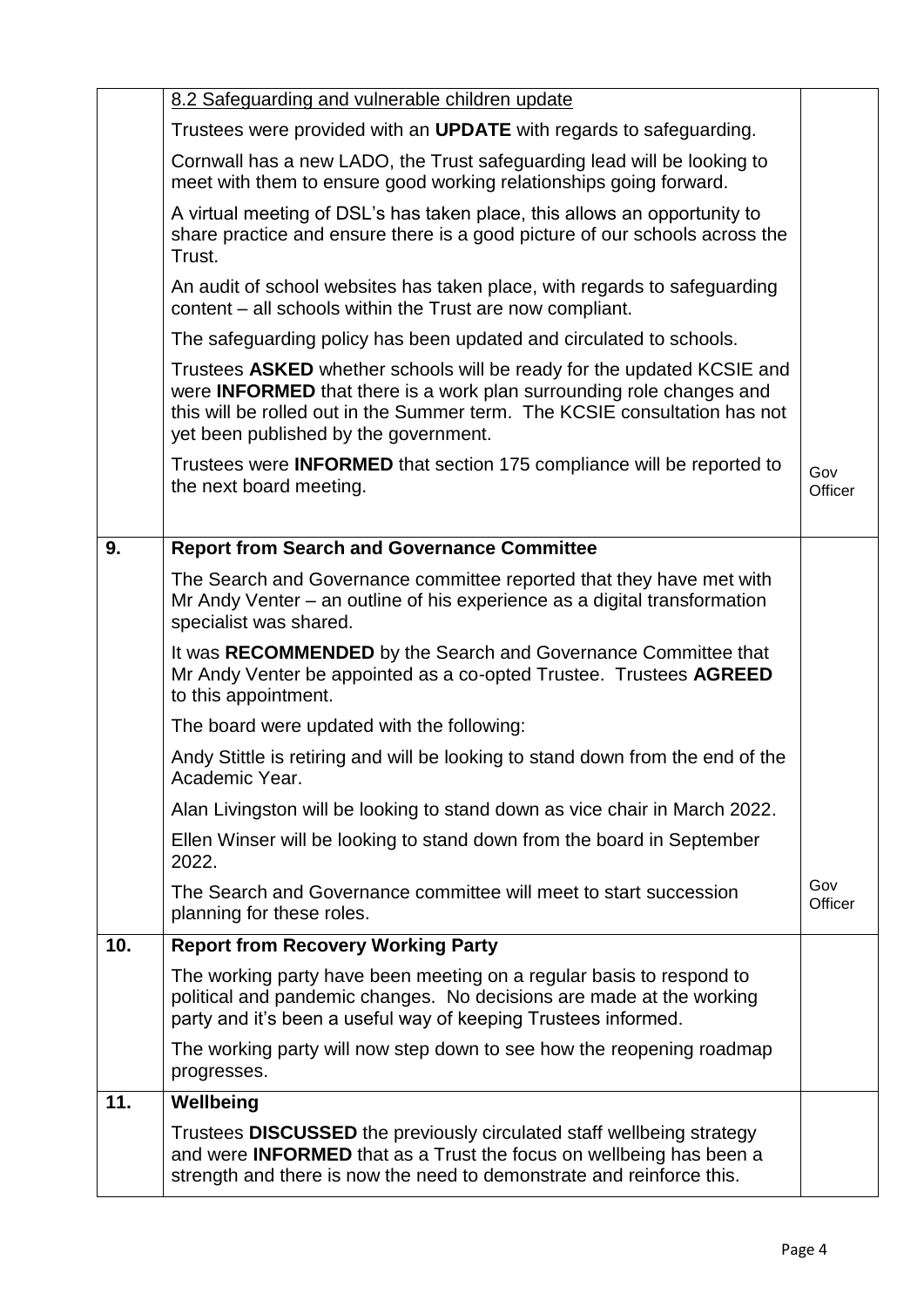|     | As a Trust there have been regular headteacher wellbeing surveys and in<br>turn headteachers have been supporting their staff. There is a proactive<br>wellbeing group promoting mental health first aid training.                                              |  |
|-----|-----------------------------------------------------------------------------------------------------------------------------------------------------------------------------------------------------------------------------------------------------------------|--|
|     | At school level every school is doing specific projects, the strategy will help<br>to pull this together and ensure we are working towards the strategic goals<br>as a Trust.                                                                                   |  |
|     | Trustees APPROVED the staff wellbeing strategy.                                                                                                                                                                                                                 |  |
| 12. | <b>Gender Pay Gap report</b>                                                                                                                                                                                                                                    |  |
|     | Trustees RECEIVED the previously circulated report which reflects the<br>position from April 2019 until March 2020. There has been an increase in<br>the gender pay gap, this is due to a larger number of male staff joining the<br>Trust in higher positions. |  |
|     | Within education there is generally a higher number of female staff in<br>support staff roles – these roles are lower paid so can skew the figures<br>significantly.                                                                                            |  |
|     | 12:18 - Andy Stittle left the meeting.                                                                                                                                                                                                                          |  |
|     | Trustees THANKED the Director of HR for her report and APPROVED it.                                                                                                                                                                                             |  |
| 13. | <b>Financial Reports</b>                                                                                                                                                                                                                                        |  |
|     | <b>Management Accounts, Balance Sheet, Cash Flow and</b><br>13.1<br>Performance Indicators - February 2021                                                                                                                                                      |  |
|     | Trustees ACCEPTED the previously circulated reports and NOTED<br>variance figures for specific schools.                                                                                                                                                         |  |
|     | 12.28 - James Green left the meeting                                                                                                                                                                                                                            |  |
|     | Trustees <b>NOTED</b> the position for the period ending 28 <sup>th</sup> February 2021<br>from the papers provided.                                                                                                                                            |  |
|     | Trustees APPROVED the retrospective date amendment to the TPAT<br>Financial Procedures Manual (ref $2.57 - 2.62$ ) following the end of the<br>January - March 2021 lockdown.                                                                                   |  |
|     | Forward Budget 2021-2024<br>13.2                                                                                                                                                                                                                                |  |
|     | Trustees RECEIVED the previously circulated report regarding early<br>information of the budget settlement for TPAT schools in accordance with<br>the individual school funding allocation statement for 2021/22.                                               |  |
|     | Trustees <b>NOTED</b> that budget assumptions have been worked out based on<br>a 0% pay increase.                                                                                                                                                               |  |
|     | Trustees <b>NOTED</b> the school funding position for 2021/22 and the pupil<br>numbers upon which the figures are based.                                                                                                                                        |  |
|     | Trustees APPROVED the assumptions to be used in setting school<br>budgets for 2021/22 to 2023/24.                                                                                                                                                               |  |
|     |                                                                                                                                                                                                                                                                 |  |
|     |                                                                                                                                                                                                                                                                 |  |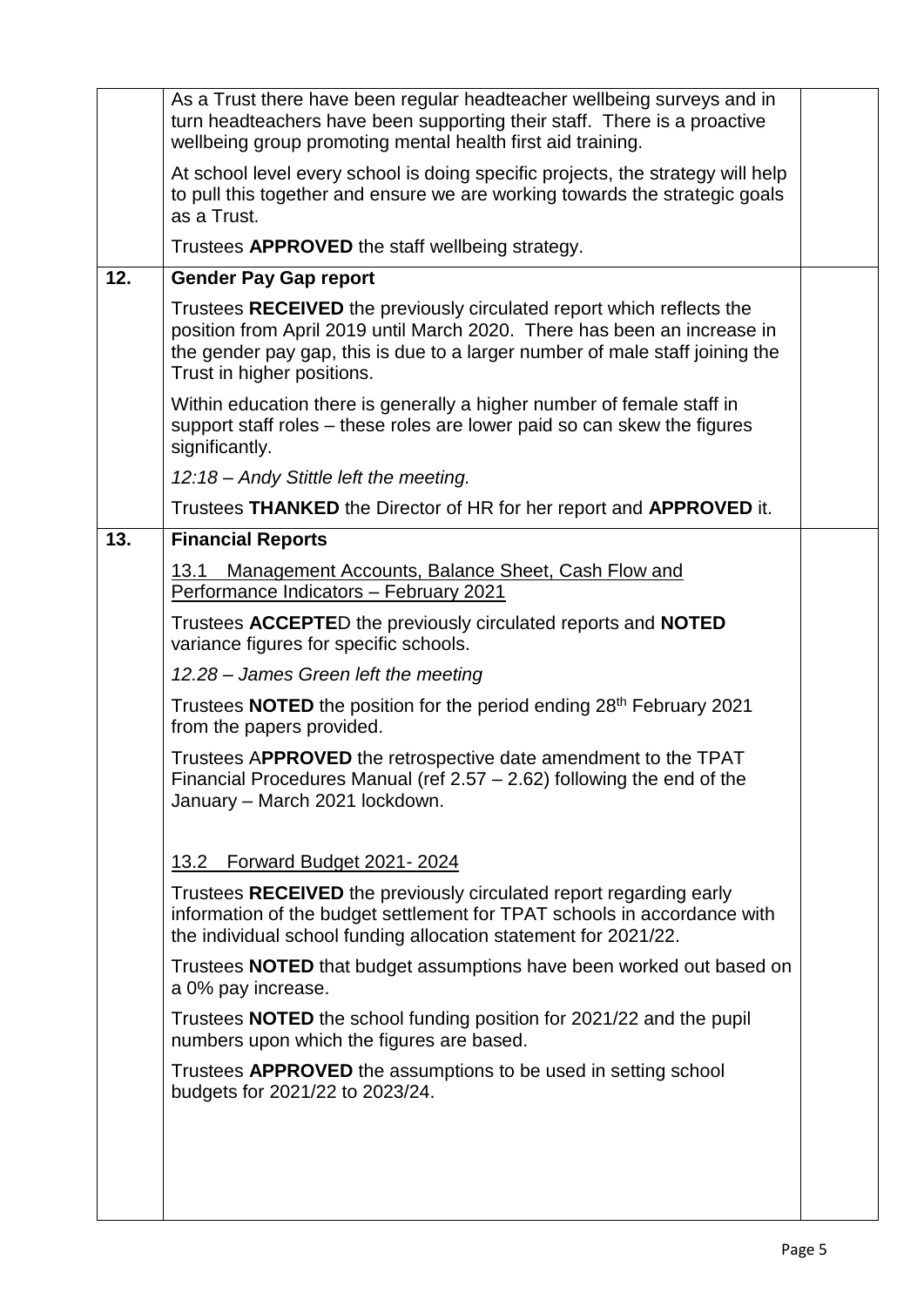|                                                  | Capital Monitoring and Allocation Requests - February 2021<br>13.3                                                                                                                                                                                                                                                                                                                                                                                                                                                                                          |
|--------------------------------------------------|-------------------------------------------------------------------------------------------------------------------------------------------------------------------------------------------------------------------------------------------------------------------------------------------------------------------------------------------------------------------------------------------------------------------------------------------------------------------------------------------------------------------------------------------------------------|
|                                                  | Trustees DISCUSSED the previously circulated reports and APPROVED<br>the following:                                                                                                                                                                                                                                                                                                                                                                                                                                                                         |
| $\bullet$<br>$\bullet$<br>$\bullet$<br>$\bullet$ | • St Just School – Phase 2 - Fencing and gate automation - £7,500<br>St Ives School - Toilets upgrade - £50,000<br>Alverton School - Toilet replacement - £10,000<br>Liskeard Hillfort School - Home room & Yr6 toilet replacement -<br>£20,000<br>St Ives School - Science lab upgrade (shared cost scheme) -<br>£135,000<br>Berrycoombe – Urgent repairs to Nursery building (shared cost<br>scheme) - £25,000<br>Trustees <b>NOTED</b> the summary financial position for capital for the Trust for<br>the period ending 28 <sup>th</sup> February 2021. |
|                                                  | 13.4 School Condition Allocation (SCA) 2021-22                                                                                                                                                                                                                                                                                                                                                                                                                                                                                                              |
|                                                  | Trustees DISCUSSED the previously circulated report and NOTED the<br>requirements for 3 significant projects.                                                                                                                                                                                                                                                                                                                                                                                                                                               |
|                                                  | Trustees APPROVED the following 3 majority projects and NOTED that<br>these will utilise the estimated 2021/22 Capital Allocation:                                                                                                                                                                                                                                                                                                                                                                                                                          |
| $\bullet$<br>$\bullet$                           | • Hayle – rear elevation full window walling – estimated £455,500<br>Kehelland - hall and classroom safety upgrade works phase 1 -<br>estimated £230,000<br>Nancledra – school electrical upgrade and hall fire improvement<br>works – estimated £100,050.                                                                                                                                                                                                                                                                                                  |
|                                                  | Trustees APPROVED to inform Headteachers of the decision to support<br>the three major projects with the 2021/22 Capital Allocation, highlighting<br>that this will fully commit the year's SCA funding. Headteachers will,<br>therefore, need to consider the priority school resources such as DFC to<br>support any short term or urgent repairs or improvements required. Where<br>possible this should be planned as part of<br>their budget setting process                                                                                           |
|                                                  | Trustees QUESTIONED what contingency would be in place for<br>emergency works, given that the budget is now allocated. Trustees were<br><b>INFORMED</b> that all schools receive DFC funding which will cover smaller<br>projects/issues.                                                                                                                                                                                                                                                                                                                   |
|                                                  | Trustees DISCUSSED the issue of limited funds to cover conditional                                                                                                                                                                                                                                                                                                                                                                                                                                                                                          |